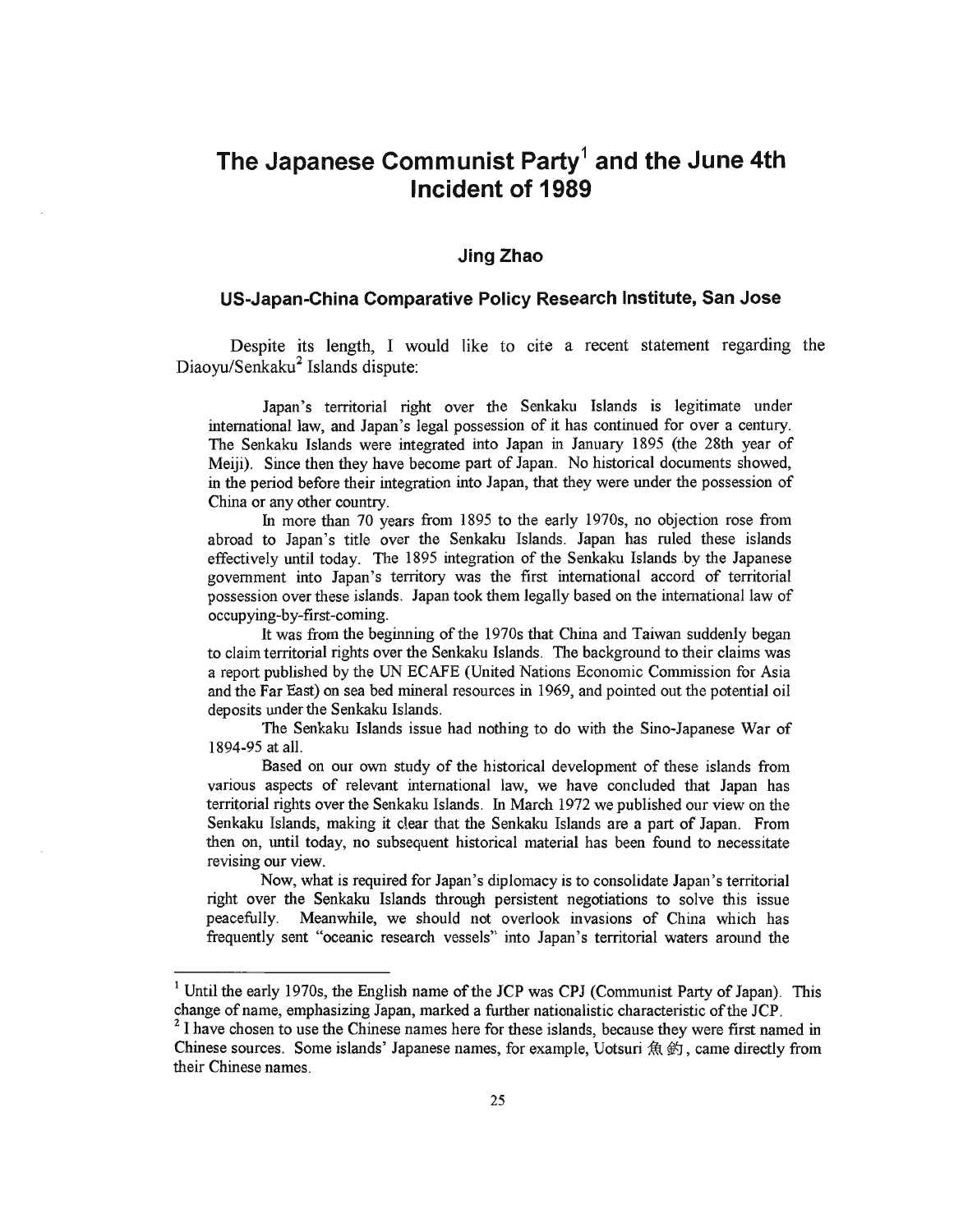Senkaku Islands. The Japanese government should take a resolute attitude on this issue towards the Chinese govemment.

This is not a declaration of the right-wing Japanese Youth Association which established lighthouses in the Diaoyu Islands. Nor is it a "public accord" for national elections of the ruling LDP or the more militaristic (former) New Frontier Party, or Liberal Darty under Ozawa Ichiro, J, 30 a. 40 a. Entitled "Control" private a meguru mondai to the trace substitute the control of  $\eta \gamma$   $\eta$  =  $\eta$ . Entitled Seinard shoto o inegural mondal to kaiketsu no tenbô" 尖閣諸島をめぐる問題と解決の展望 (Problems regarding<br>the Senkaku Islands and a perspective of resolution), this article was published on September 22, 1996, in Akahata  $\frac{1}{37}$   $\frac{1}{37}$  (Red Flag), the official organ of the Japanese Communist Party (JCP). It represents the JCP's formal policy regarding the Diaoyu Islands disputes until today, as well as a resolute attitude towards China until 1998.

I have no intention of arguing with the contents of the statement. Inoue Kiyoshi  $\# \perp \#$ , a famous professor of Japanese history at Kyoto University, among others, has thoroughly rebutted the JCP stance. For readers who are not familiar to this issue, let me cite a few historical descriptions from the Chinese translation of his book, Diaoyu dao shi che a few instorted descriptions from the Chinese translation of ms book, *Didoyu ddo shi*ne Zhongguo de *lingtu* 釣魚島是中國的領土(The Diaoyu Islands Are China's

An imperial envoy was first sent to Ryûkyû by the Chinese emperor in 1372... From the absence of was much sent to Kyukyu by the Chinese emperor in  $1572...$ come the absence of any explanatory note on Diaoyu and other islands, it can be been and not only been given Chinese islams had long before been allowing and that they nav not only occu funder in avigation routes.<br>Guo Rulin  $\frac{m}{K}$   $\chi$   $\frac{m}{K}$ , the imperial envoy accompanying Chen Kan  $\left[\frac{m}{K}, \frac{m}{K}\right]$ 

sail from Fuzhou on the 29th of the 5th lunar month of 1561. In the Chongbian shi sall from Fuznou on the 29th of the Sth lunar month of 1501. In the Chongoian shi Liuqiu lu 重編使琉球錄 (Record of the Imperial Mission to Ryûkyû, Revised), he wrote: "We passed by Diaoyu 釣魚 and arrived at Chiyu on the 3rd. Chiyu 赤嶼 is an island bordering on Ryûkyû territory."

It is clear from the above two documents that Ryûkyû territory began from the It is cieal from the above two documents that Nyukyu territory began from the Kume  $A \nrightarrow K$  Island, whereas the Chival Island and the area west were China's territory.  $\sqrt{\pi}$  island, whereas the Chiyu island and the area west were China s territory.

also dealt in detail with the territory of Ryfikyfi, which comprised 36 islands of Ryfikyfi including Okinawa Island. Chiyu and the area west of it were not included. Furthermore, at the end of the explanatory notes concerning Ishigaki  $\overline{4}$  is and eight neighboring islands of the Yaeyama  $\overline{1}$  is  $\overline{1}$  archipelago, it was written that the eight islands were the southwestern most boundary of Ryûkyû. Note the Southwestern most boundary of Ryukyu.<br>Note with the Sheet of the Sheet of the Sheet of the Sheet of the Sheet of the Sheet of the Sheet of the Sheet

 $t_{\text{tot}}$  is a description from the *SM Energia zura*  $|\mathcal{X}|\neq 0$  and when the solution

 $<sup>3</sup>$  (Hong Kong: Mingbao chubanshe, 1972). It first appeared in the February 1972 Japanese</sup> monthly Nit-Chû bunka kôryû 日中文化交流. It was cited in Peking Review, Vol.15, Part 19  $(10.12, 197)$ . For more detailed and specific historical research, refer to  $\frac{1}{2}$ (iviay 12, 1972). For filter detailed and spectric filstorical research, feter to his article published in the June 1972 Rekishi kenkyû gekkan 歴史研究月刊 and his 278-page book Senkaku shotô 尖閣諸島 (The Senkaku Islands) (Tokyo: Daisan Press, 1972). Although Inoue also issued a statement with the Institute of Mao Zedong Thought protesting against the CCP during the Tian'anmen Incident in 1989, he quickly restored his friendship with the CCP and received an That all the Highest H 1999, he quickly rescored institutionally while DCF and received an "Honorary Professorship" from Beijing University in 1996 when the Diaoyu dispute became tense again.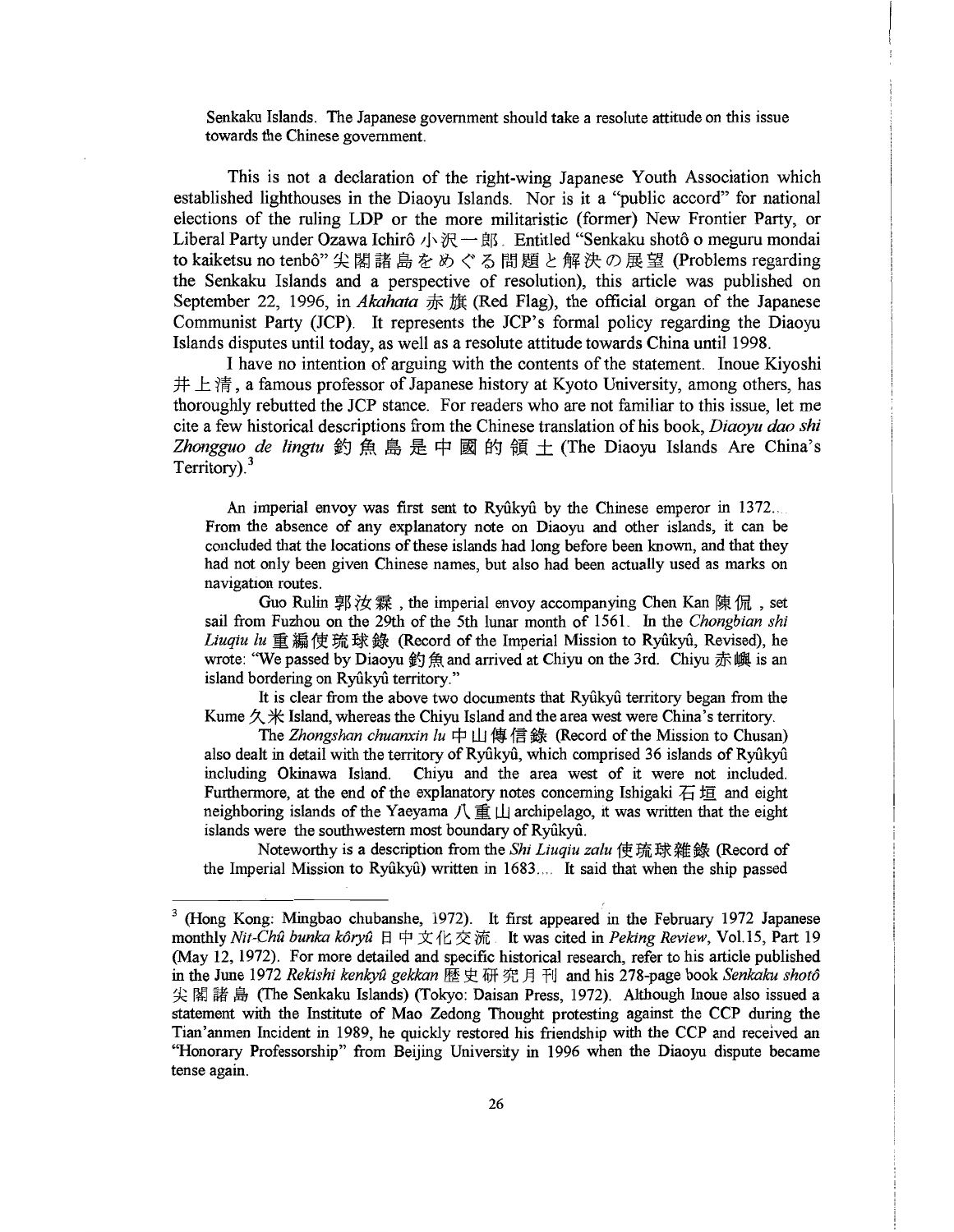beyond Chiyu, a sacrificial ceremony was held to pray for safety at sea. That area was referred to as the outskirts or trough and was clearly defined as the "boundary between China and a foreign land."

There are no records or documents whatsoever on the Ryûkyû side or the Japanese side expressing disagreement or doubt. Moreover, there are not even legends, to say nothing of documents, about contacts of the Ryfikyfi people with Diaoyu Island  $\frac{1}{2}$  and Huangweise  $\frac{1}{2}$   $\frac{1}{2}$   $\frac{1}{2}$  is an ancient times The map and explanations about the  $R_1$  and ruangweizu  $R_2$  is  $R_3$  in ancient times. The map and explanations about the  $R_1$ Ryûkyû Kingdom, in the work *Sankoku tsûran zusetsu* 三國通覽圖說 (General Discussion of the Three Lands with Illustrations) by Hayashi Shihei 林子平, were completely based on the Zhongshan chuanxin lu.

Even after the Melji Restoration, until the outbreak of the First Sine-Japanese War, Japan had not even thought of claiming title to the Diaoyu and other islands to challenge the Qing's title to the islands.

Despite the allegation that the Diaoyu Islands had become Japanese territory by virtue of the 1896 (Meiji 29) Imperial Decree No. 13, the fact is that this imperial decree was issued on March 5th with regard to the formation of various districts of Okinawa prefecture and said nothing about incorporating the Diaoyu Islands into Okinawa prefecture.... The Diaoyu Islands were regarded as Japanese territory only after Japan had seized Taiwan and other places from the Qing dynasty by virtue of the Sino-Japanese War The Japanese name Senkaku  $\frac{1}{2}$   $\frac{1}{2}$  was given by Kuroiwa Tsune 黑岩亘in 1900.

As some Japanese socialists observed: "The JCP stance is the same as 'The Basic View on the Sovereignty over the Senkaku Islands' of the Foreign Affairs Ministry of Japan of 1972.... It was agitating the Japanese working class into a bourgeois nationalist conflict."<sup>4</sup> Although nationalist characteristics can be traced throughout the JCP's history,<sup>5</sup> they became a firm trait several years after the end of the Cold War, especially through its policy transformation with respect to the Chinese Communist Party (CCP).

Before the June Fourth Incident of 1989, as a rival of the Japanese Socialist Party (JSP) to pursue close relations with the Communist Party of the Soviet Union (CPSU) and the  $CCP<sub>1</sub><sup>6</sup>$  the JCP's international image of anti-U.S. imperialism surpassed its nationalism. However, according to the JCP, it had to refuse the CCP's request to

<sup>&</sup>lt;sup>4</sup> "The nationalist wave around East China Sea - The JCP is pushing the Japanese government by appealing for Japan's territory right," *Petrel Weekly* 604 (November 3, 1996), a publication of the Socialist Workers Party of Japan. "The historical facts on the Senkaku (Diaoyu) Islands - The JCP lie is clarified by Inoue Kiyoshi," Petrel Weekly 605 (November 10, 1996).

<sup>&</sup>lt;sup>5</sup> Many writers who underwent *tenkô*  $\overline{m}$  (political/spiritual transformation), such as the famous Todai Professor Fujioka Nobukatsu  $\frac{126}{100}$   $\frac{126}{100}$  +  $\frac{126}{100}$  +  $\frac{126}{100}$  +  $\frac{126}{100}$  were JCP members. The most frequently used JCP slogan during elections is "The people (kokumin  $\mathbb{E} \boxtimes$ ) are the master." However, the word kokumin, widely used during the war, excluded non-Japanese citizens as well as those Japanese who refused to bend to the Emperor system. The JCP Charter also denied membership to those without Japanese citizenship. (Article  $5.$  "Any Japanese national, who is eighteen years of age and over, is eligible to become a party of  $\sim$  $\frac{1}{2}$ 6 It strongly requested the CCP and the CPSU to cut off relations with the JSP. Mikhail

 $\epsilon$  it strongly requested the CCP and the CPSC to cut on Tetations with the JSP. Witkinsh Gorbachev recalled that the JCP Presidium Chairperson Fuwa Tetsuzô  $\bar{\mathcal{F}}$   $\bar{\mathfrak{w}}$   $\bar{\mathfrak{w}} \equiv$  claimed that the JSP had become "a faction within Japanese capitalism and an agency for U.S. Imperialism."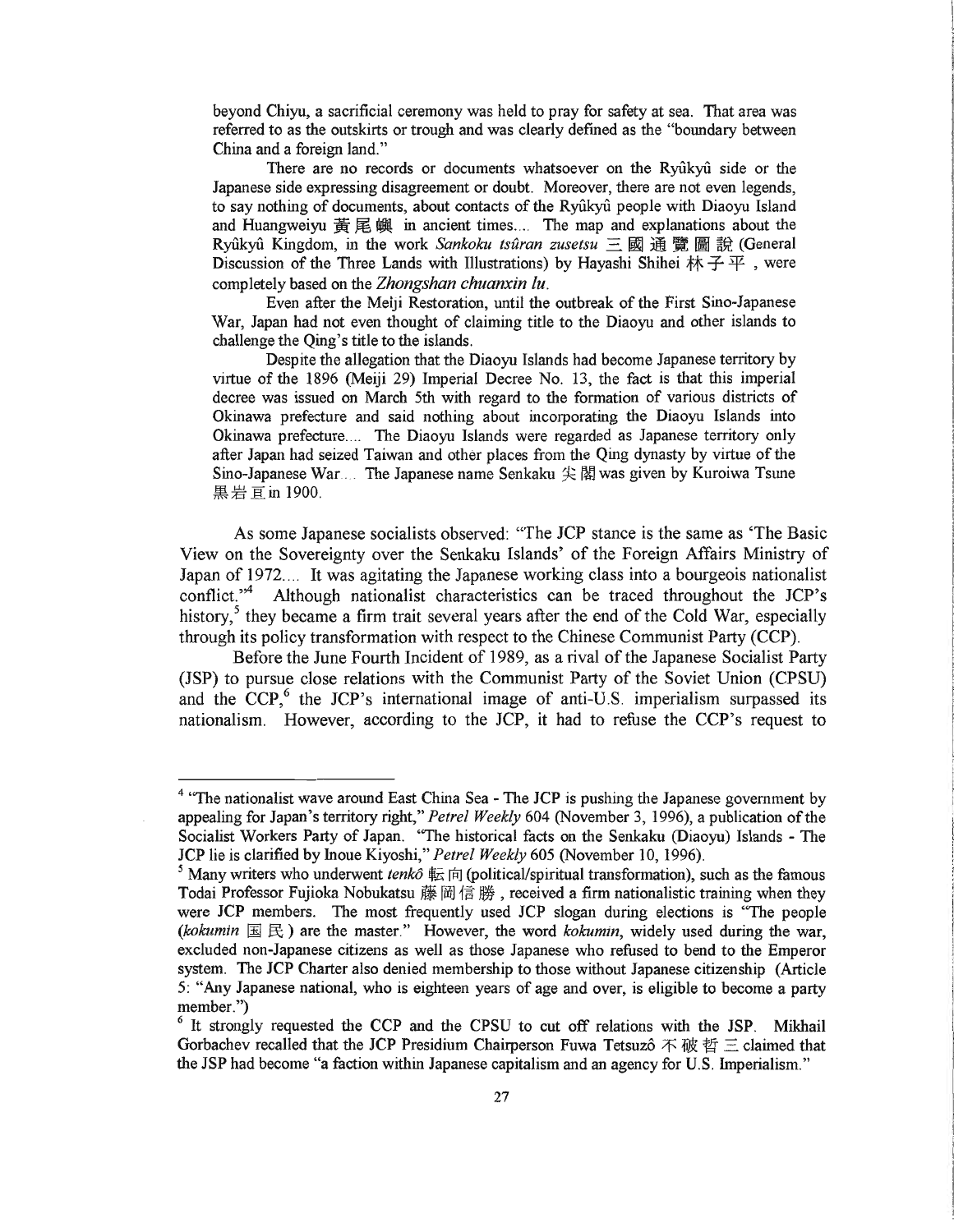mobilize itself for an armed struggle and cut off relations with the CCP in the 1960s.<sup>7</sup> The pro-Mao members split off and formed the Communist Party of Japan (Left) and several other groups, but they failed to unite and their membership rolls declined. Their spiritual leader Tokuda Kyûichi 德田球—had died in Beijing in 1953. Listed as one of the CCP's four enemies, the JCP could not play even a minor role in the Sino-Japanese normalization process in 1972. After Mao's death in 1976, the CCP tried to restore its comradeship with the JCP in 1985. The JCP requested that the CCP should first apologize for its (the CCP's) previous interventions in JCP internal affairs, but the approgree to its (the CCP s) previous mericanisms in for international arians, but the  $\frac{1}{2}$  is the SP and the JSP and the Friendly parties (such as the Kr in  $\frac{1}{2}$   $\frac{1}{2}$ ) in  $\frac{1}{2}$ stronger ally (the JSP) and other friendly parties (such as the Kômeitô  $\triangle$   $\mathfrak{H} \ncong$ ) in Japan.<br>The June Fourth Incident was, in various respects, a turning point for the JCP, as

well as for all other Japanese political forces. The Incident and the events that followed in socialist countries forced the JCP to revise its policy towards the CCP (and China) as well as toward other socialist countries. In the JCP Central Committee statement issued on June 4, 1989, it blamed the CCP's executive bureau for the brutal crackdown on Une 4, 1989, it blamed the CCP's executive bureau for the brutal crackdown on "socialist democracy."<sup>8</sup><br>Compared with the JSP and other countries' communist and socialist parties, it

was easy for the JCP to do so because it had disconnected itself from the CCP 22 years earlier. Meanwhile, however, such criticism was a kind of "open dialogue" in the socialist world because the JCP still considered China a "country [moving] toward socialism" and the CCP a socialist party. The JCP still hoped that the CCP might "return to the right course of socialist democracy." This was a typical policy during the Cold W the right course of socialist democracy. This was a typical policy during the cold War period of a socialist opposition party: because it could not attain state power, it had<br>to utilize comradeship with other ruling socialist parties. The JCP was sensitive not to "intervene in China's internal affairs," and it refused to meet directly with Chinese people in Japan on any political matters. Toward the Chinese democratic movement and especially toward Chinese activists in Japan, it emphasized that the JCP could only show a "humane sympathy," in effect nothing more than lip service.<sup>10</sup>

The end of the Cold War brought about the collapse of the JSP, undermined the governing political paradigm in Japan, and initiated a complex domestic political realignment. In the years following the Incident, the JCP had a hard time demonstrating it differences from other community of the first parties. The socialist parties of its community of its community of its community of its community of its community of its community of its community of its community of its relative the Rumanian dictator Nicolaist parties, especially because of its close relations with the Rumanian dictator Nicolai Ceaucescu. After the disintegration of the former Soviet Union, the JCP began to revise its whole policy toward foreign communist

<sup>&</sup>lt;sup>7</sup> The CCP never admitted as much. Waseda University's Chen Maonan  $\left[\frac{1}{N}, \frac{1}{N}, \frac{1}{N}\right]$  believes that this argument originated with the Miyamoto leadership's effort to break with the CCP. Even the CP of New Zealand, Mao's loyal follower, did not launch any kind of armed struggle.<br>
Sakahata, June 5, 1989.<br>
9 The ruling LDP and the Japanese government did need the opposition to play such a role, and it

was perfectly filled by the JSP and the Kômeitô. This was their *raison d'être* in Japan during the Cold War period.<br><sup>10</sup> The JCP still opposes local-level political exchanges with foreign peoples, although it now

encourages people in Japan with rights of permanent residency (most of whom are Koreans) to participate in local politics. As a democracy activist, I visited various JCP local offices and its Yoyogi  $\forall x \neq x$  headquarters. In my estimation, all JCP ordinary members with whom I spoke are kind Japanese who have sympathy for the Chinese people.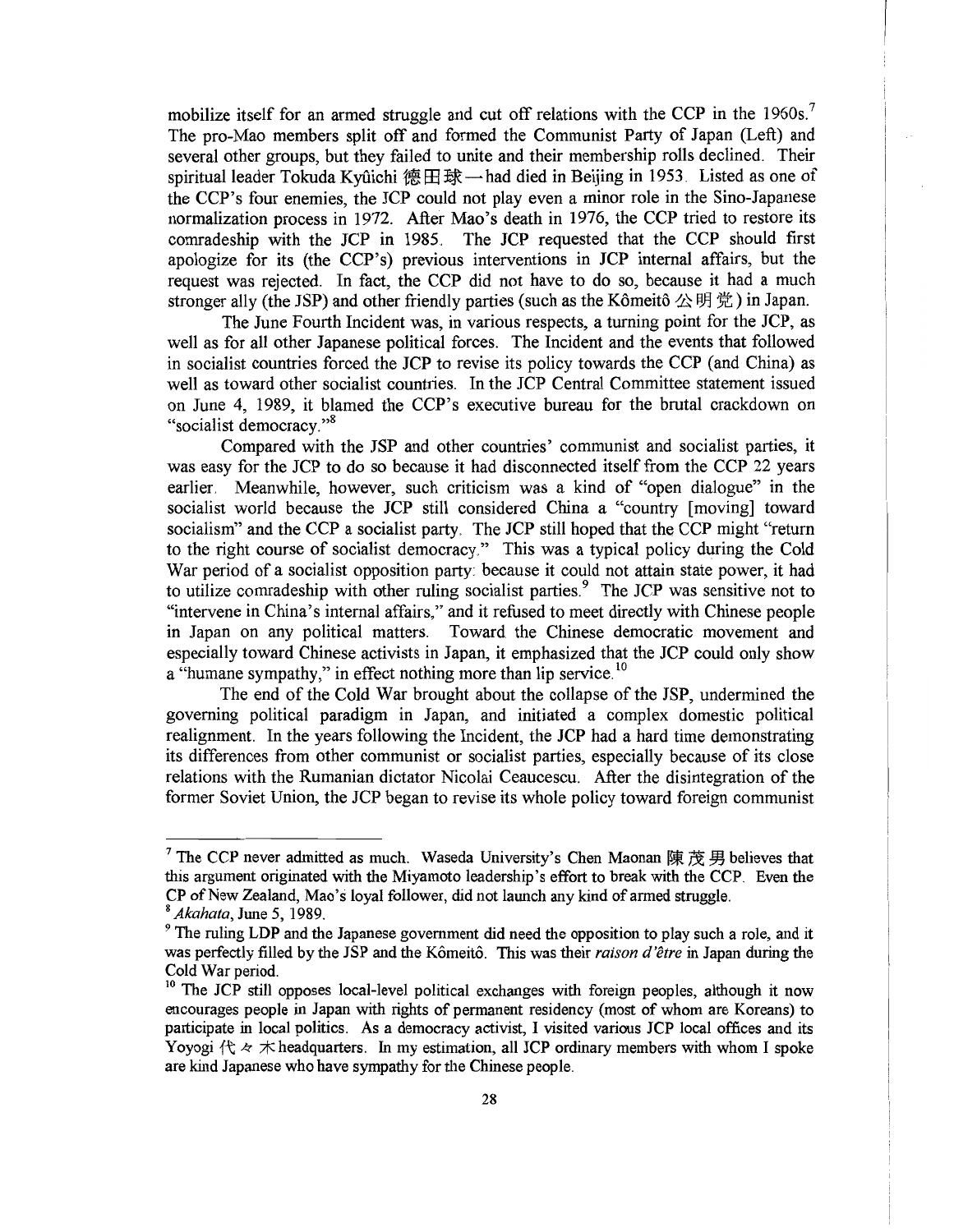and socialist parties. It explained that Ceaucescu took an independent line from the Soviet Union, and it could not intervene in Rumanian internal affairs. The JCP also emphasized its history of struggle against the CPSU and the CCP: "When we heard that the CPSU was dissolved, we welcomed it as the bankruptcy of the colossal evil of greatpower chauvinism and hegemony. This was our really frank feeling because we had a live-or-die struggle against the CPSU, which forcibly intervened to overthrow the leadership of our party and even mobilized their state organs for its purpose."<sup>11</sup> The (former) JCP Central Committee Chairman Miyamoto Kenji  $\pi \neq \mathbb{R}$   $\#$  took over the status heretofore reserved for Marx and Lenin. 12

This was a "bubble" time for the Japanese economy as well as Japanese politics, and Japan's Prime Minister came from an apparently bubble party. Rather than catching the easily shifting voters in urban areas, the JCP appeared as the representative for the rural areas which carried a much higher weight in elections due to its decreasing population.<sup>13</sup> Actually, the rural areas were under the influence of only the LDP and the JCP. To appeal to farmers for their support, nationalism became the only effective slogan to fight back against the LDP, and the latter began gradually to open Japan's agricultural markets under international pressures after the 1985 Plaza Accord.

The central issue was that exquisite Japanese rice. Japan's "emergency measure" of rice imports coincided with multilateral negotiations aimed at the opening of Japanese markets under GATT. The JCP utilized this "crisis" consciousness to issue an appeal for Japanese agricultural protectionism.<sup>14</sup> Akahata even falsely reported that dead mice were found in imported Thai rice. The JCP also sent two Diet members to the world food conference in 1996 to oppose free trade in food.

<sup>&</sup>lt;sup>11</sup> "Toward a Scientific Socialist Future," a speech given by Nishiguchi Hikaru  $\overline{\mathfrak{m}}$   $\Box$   $\mathfrak{S}$  at the I Toward a Document Doctation Theoretical Party of Political Congress of  $P$  and  $P$ International Theoretical Political Congress organized by the Communist Party of Bohemia and Moravia, May 11-12, 1996. Niishiguchi is an alternate member of the JCP Central Committee and head of its International Department.<br><sup>12</sup> Another JCP paramount leader, Nosaka Sanzô 野 坂 参 三, who worked directly under the

CPSU and the CCP for sixteen years until Japan's surrender, was dismissed from the JCP in 1992 after his record of betrayal was discovered among documents in the KGB archives. Tachibana Takashi  $\dot{\mathcal{L}}$  the  $\ddot{\mathcal{L}}$  is an enormously popular writer, received a strong protest from the JCP after he published Nihon kyôsantô no kenkyû 日本共産党の研究 (A Study of the JCP), mainly because of his comments on Miyamoto's dictatorship.<br><sup>13</sup> Especially in the election to the House of Councilors, members from the most populous urban

district represent 6.59 times the population in the most sparcely populated rural district. Until as late as September 1996, the Japanese Supreme Court still judged this situation to be legal.<br><sup>14</sup> "Five emergent proposals to protect Japanese rice," JCP Secretary-general Shii Kazuo  $\pm \alpha$   $\pi$ 

 $\pm$ , July 11, 1995. Klaus Vollmer also emphasized the rice "crisis" as a crisis of identity: "While rice is often seen as the staple food of the people for more than two thousand years, it was in fact only as recently as the 20th century that it actually became the true distance of all Japanese the true daily stated for all Japanese the true daily stated for all Japanese the 20th century of the true daily stated for all  $\sum_{i=1}^n$  is the surprising surprising that it actually occurre the ratio sapple for an saparese. 1993/94 were not created primarily by a temporary lack of a beloved cereal but by the fear that something considered essentially Japanese was at stake... While rice has continually lost its role as a predominant staple food since the 1960s, its symbolic and ideological value in representing something uniquely Japanese is still firmly rooted in the mind of most Japanese." "Rice crisis in the early 1990s," Bulletin of the European Association for Japanese Studies 44 (January 1997).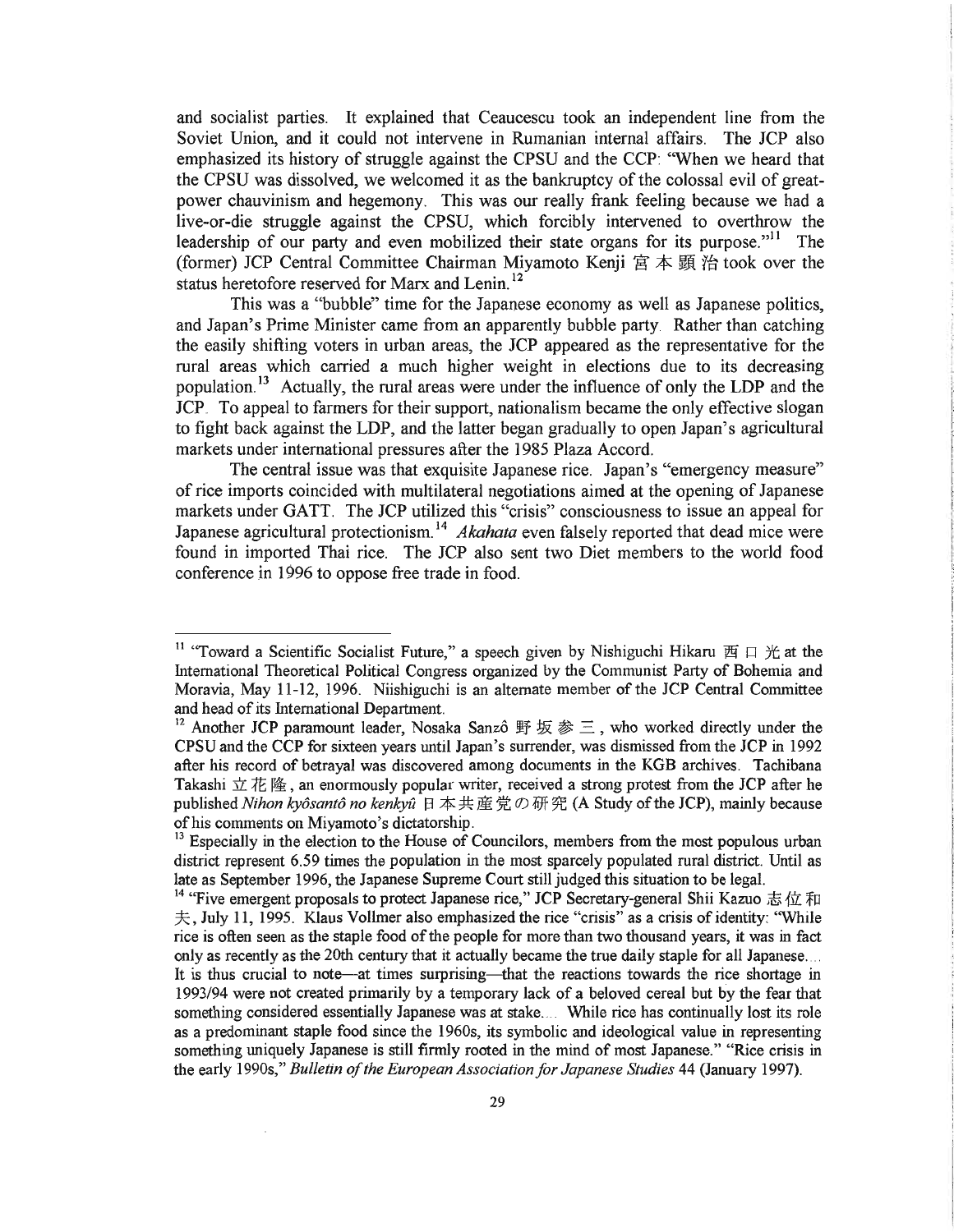The year 1995, the fiftieth anniversary of Japan's surrender in World War II, saw rising nationalism in Japan. Along with the decline and "policy transformation" of the largest opposition party, the JSP, the conservative forces in the Diet easily passed the socalled "Denouncement of War Resolution," denying Japan's history of invasion.<sup>15</sup> Although under a "socialist" Prime Minister—and the JSP had long been the CCP's ally--the Japanese government first affirmed a tough "No!" toward China. It froze 90% of the 1995 nonprofit assistance (700 billion yen) to protest China's nuclear tests.

The image of the CCP in Japan has become so ugly that any ambiguous relationship with the CCP would bring damage to any of Japan's political parties. As a public show, the JCP also sent letters to the "President of the People's Republic of China" on June 8 and July 29, 1996, strongly protesting China's nuclear tests. The JCP was the only Japanese party to respond so severely. It had to do so. Meanwhile, as an opposition party, requesting that the Japanese government take a tough stand against the Chinese government put the ruling LDP in a difficult position.

Nonetheless, this nationalistic policy proved to be a correct choice. After a difficult time, the JCP began to enjoy a continuing increase in popularity in Japanese politics, mainly the JCI degan to choose a continuing increase in populatity in supports to poneros, mainly occasion filing for the supporters turned them support to the JCP, the only opposition for them to choose, and the JCP continuously broke its previous records in subsequent elections. For example, the JCP candidates almost defeated the candidates supported by all other parties in the April 1996 Kyoto mayoral election and the April 1998 Kyoto prefectural gubernatorial election. With its solid organization, near 400,000 members and two million *Akahata* subscribers,<sup>16</sup> the JCP gained many nonpartisan voters by appealing to nationalism. In June 1996, there were 58 local government heads who were solely supported by the JCP. In July 1996, its number of local assembly members increased to nearly 4,000 which surpassed all other parties.<sup>17</sup> In spite of the newly implemented electoral system whose main purpose was to remove the JCP from the House of Representative completely, the JCP achieved a "great jump" in the elections on October 20, 1996.<sup>18</sup> The JCP now (September 1999) has 4,431 assembly members, effectively ranking No. 1 in Japanese local politics.

As shown through the Diaoyu Islands statement, the JCP has begun to participate in and influence Japanese politics in many fields, especially with regard to Japan's foreign policy, by pushing a more nationalistic policy than the LDP.<sup>19</sup> With the aim of protecting Japanese teachers, the JCP also strongly opposes introducing any form of

<sup>&</sup>lt;sup>15</sup> For a review in English, See Ryuji Mukae, "Japan's Diet Resolution on World War Two: Keeping History at Bay," Asian Survey XXXVI.10 (October 1996), University of California<br>Press, pp. 1011-30.<br><sup>16</sup> Akahata was the only weekly to which I subscribed when I was in Japan. It provides some

significant political information that can scarcely be found in other media. For example, it first reported Premier Hosokawa's false check receipt dated on "September 31." This report directly led Hosokawa's resignation.<br><sup>17</sup> Many conservative assembly members do not belong to any party, although they are affiliated

to a certain LDP (or Liberal Party) Diet member from their local area.<br><sup>18</sup> Although the JCP gained 7.26 million votes—about 40% of the LDP—it could only gain 26

seats, only about 10% of the LDP's seats. In the House of Councilors, it now (1999) has 23 seats. <sup>19</sup> The other examples include the "Northern Territory" dispute with Russia and the "Takeshima"  $\hat{P}$   $\hat{E}$  dispute with Korea. For a thorough review, see Jing Zhao, "The So-called Northern Territory Issue," *October Review* 4 (1998), Hong Kong.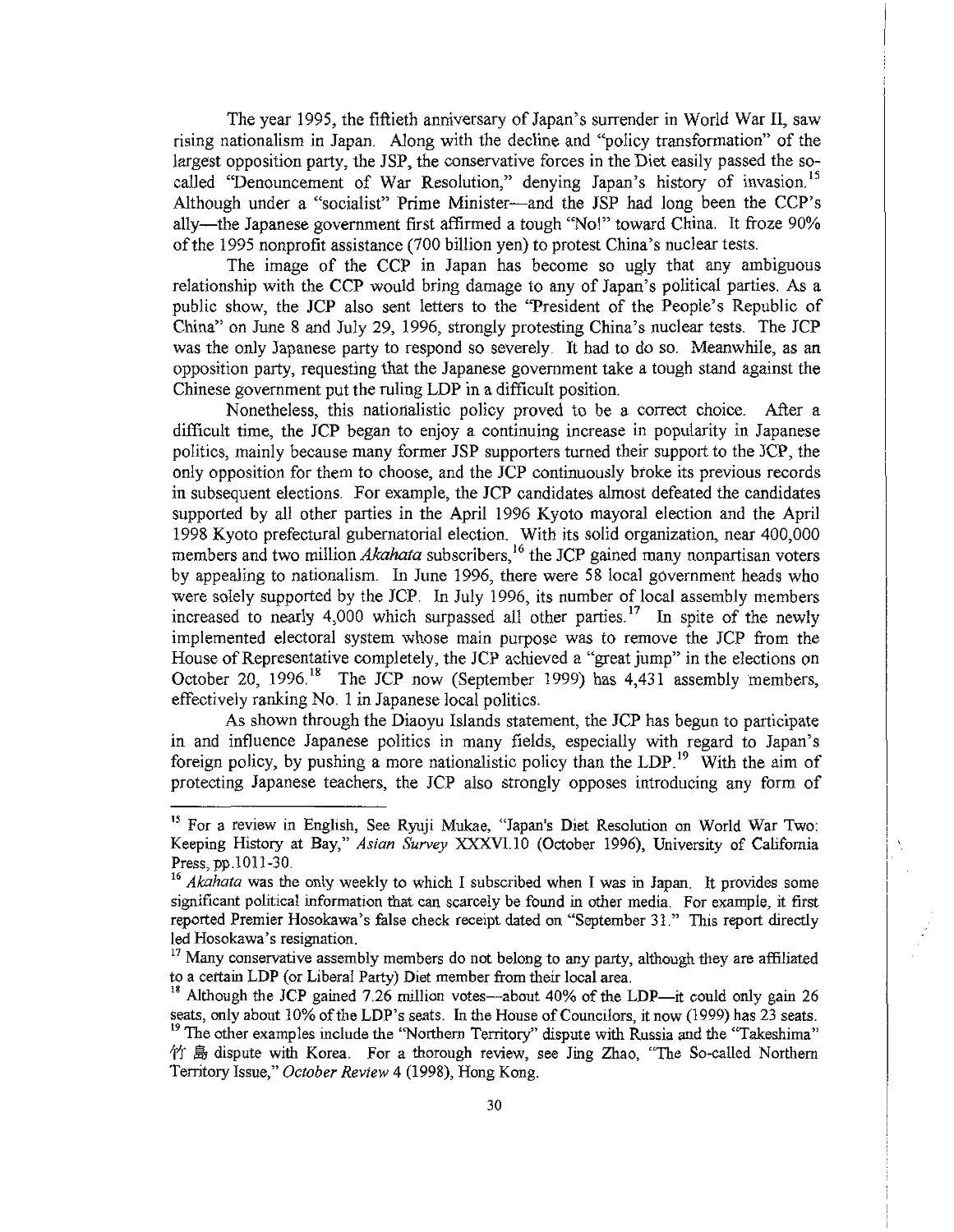temporary employment at universities, because that would allow Japanese universities to highly more international scholars with the Japanese control sites to former and the necessarily and began to employ the necessity of the necessity of the necessity of  $\alpha$  is  $\alpha$ former anti-U.S. policy and began to emphasize the necessity of "learning from the U.S.": "Our urgent task is not socialism but a complete democratic change within the current framework of capitalism.... Concerning the relationship with the U.S., we are not confunction for confrontation, but for a truly friendly relationship with the  $\sim$ ..., we are not  $\frac{1}{4}$  for component on our total theory intended protest from the basis of equality. Although the JCP elite met strong protest from old members when they decided to remove the reference to U.S. imperialism during the last JCP Conference, they no longer use the term "imperialism."

During the Peruvian hostage crisis at the Japanese Ambassador's residence, the JCP strongly denounced the "terrorist group" but did not mention the Fujimori regime's repression and Japan's Peru policy. It demonstrated to Japanese voters a determination, even stronger than that of the LDP and the Japa national interests: "Such an outrageous act is absolutely impermissible, no matter for what reasons.... As a political party fighting to protect democracy and human rights and opposing all forms of terrorism, the JCP once again denounces this barbarous attack and hostage-taking by the Peruvian terrorist group."<sup>22</sup>

raking by the 1 cravian terrorist group.<br>Let us look at a "big dialogue" between the JCP Secretary-general Shii Kazuo <del>, ..</del> 4£ • • and the LDP counterpart Kat6 •[• )• .:3 Shii claimed: "Certainly, we will not remain only as the opposition. In our *Proposal for a New Japanese Economy*, we suggested revising the Japan's rule-less capitalism and creating democratic rules for economic activities, as in Europe and the U.S." Shii even surprised Kat6: "There are pronounce activities, as in Europe and the O.S. Shiff even surprised Kato. There are people who consider the Sen-Detense Forces (SDF) hecessary while they oppose Alipo [the U.S.-Japan Security Treaty]. We advocate maintaining the SDF for awhile after denouncing Anpô. We will forward directions to denounce the SDF gradually according to the national general will." This was an actual admission of the legitimacy of the SDF which had been formally denied by the JCP until that moment and by the JSP until the summer of 1994. The crafty Katô concluded: "This statement should be widely noted. The JCP has admitted that there is opinion within the JCP to agree to keep moderate military forces after denouncing Anpô. This is the most dangerous independent-defense policy. The next step is militarism." HIGHCAL SIGN BEHIHIGHSHI.<br>Hidaka Rokurg – 17  $\pm$  +  $\pm$   $\pm$  7  $\pm$  0.000 warned of the danger of Japanese neo-

 $\frac{1}{2}$  Thugha Rokulo  $\frac{1}{2}$   $\frac{1}{2}$ ,  $\frac{2}{3}$ , once wather of the danger of saparese nec-

<sup>&</sup>lt;sup>20</sup> "On the University Council's report of the temporary employment system of university teachers," Ishii Ikuko  $\overline{A}$   $\overline{A}$   $\overline{B}$  +  $\overline{f}$  +  $\overline{f}$  +  $\overline{f}$  +  $\overline{f}$  +  $\overline{f}$  +  $\overline{f}$  +  $\overline{f}$  +  $\$ October 29, 1996. From my personal observations, Japan's life-long employment system has  $October 29$ , 1996. From my personal observations, Japan's life-long employment system has caused an virtually unbelievable low level of education and scholarship, especially in the social sciences.

 $21$  Shii's speech at the Foreign Correspondents Club in Tokyo on September 6, 1996. As for Japan's "democratic reform in the economy," Shii explained: "This does not mean to dismantle big companies. We do not have a nationalization plan in our program for a democratic big companies. We do not have a nationalization plan in our program for a democratic transformation."

<sup>&</sup>lt;sup>22</sup> "Denounce terrorist attack and hostage-taking in Peru," Akahata, December 20, 1996.<br><sup>23</sup> Asahi shinbun, January 10 and 11, 1997. Now, the contents of the dialogue has been deleted

from JCP's web site.<br><sup>24</sup> "A January 1982 LDP article said that the Imperial Rule Assistance Association, the sole legal

wartime political organization, worked well. If that [Japan's self-reform toward democracy]